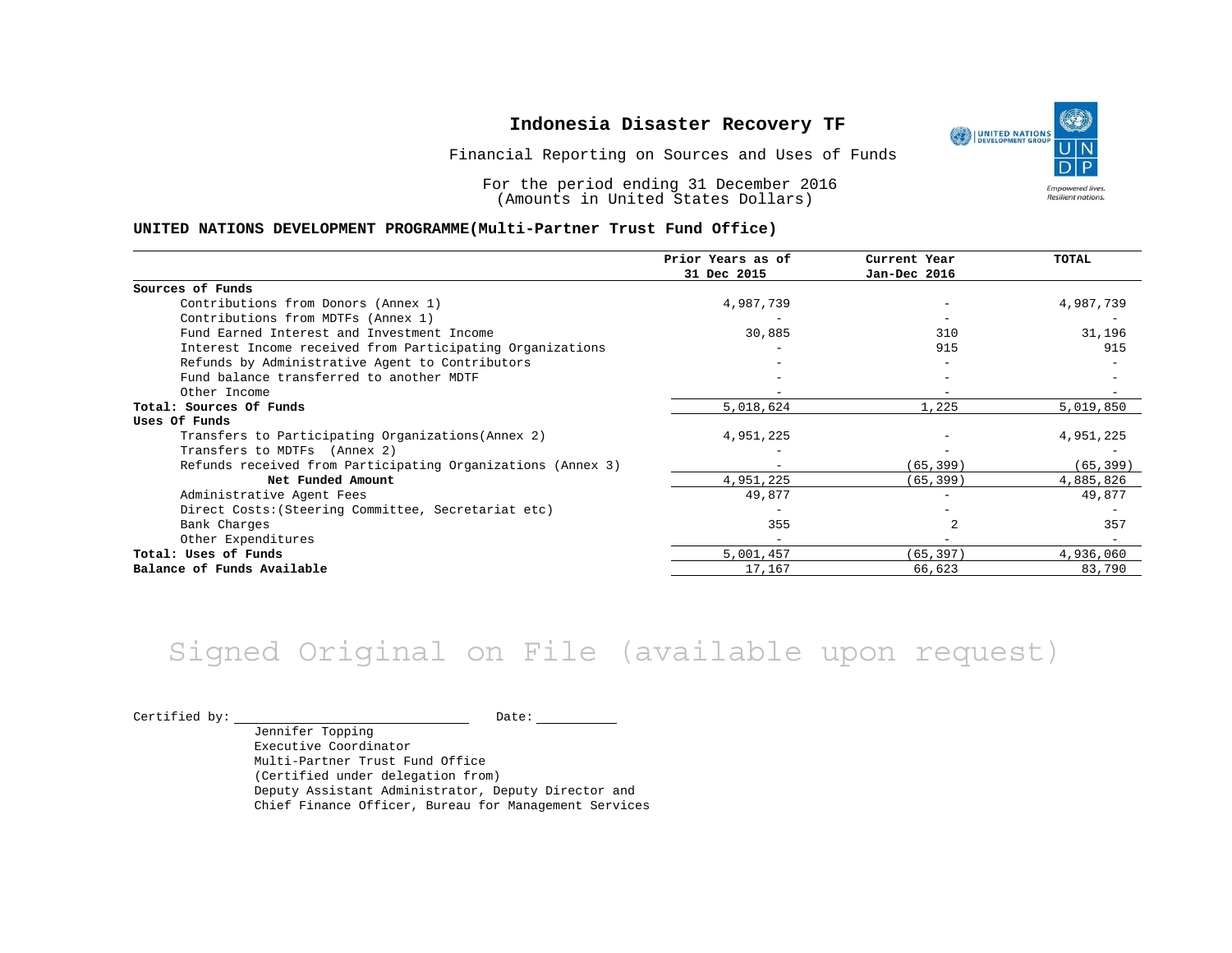

Financial Reporting on Sources and Uses of Funds

For the period ending 31 December 2016 (Amounts in United States Dollars)

#### **UNITED NATIONS DEVELOPMENT PROGRAMME(Multi-Partner Trust Fund Office)**

**Annex - 1: Contributions**

|                           | Prior Years as of | Current Year             | TOTAL     |
|---------------------------|-------------------|--------------------------|-----------|
|                           | 31 Dec 2015       | Jan-Dec 2016             |           |
| From Contributors         |                   |                          |           |
| GOVERNMENT OF NEW ZEALAND | 4,987,739         | $\overline{\phantom{0}}$ | 4,987,739 |
| Total: Contributions      | 4,987,739         | $-$                      | 4,987,739 |

## Signed Original on File (available upon request)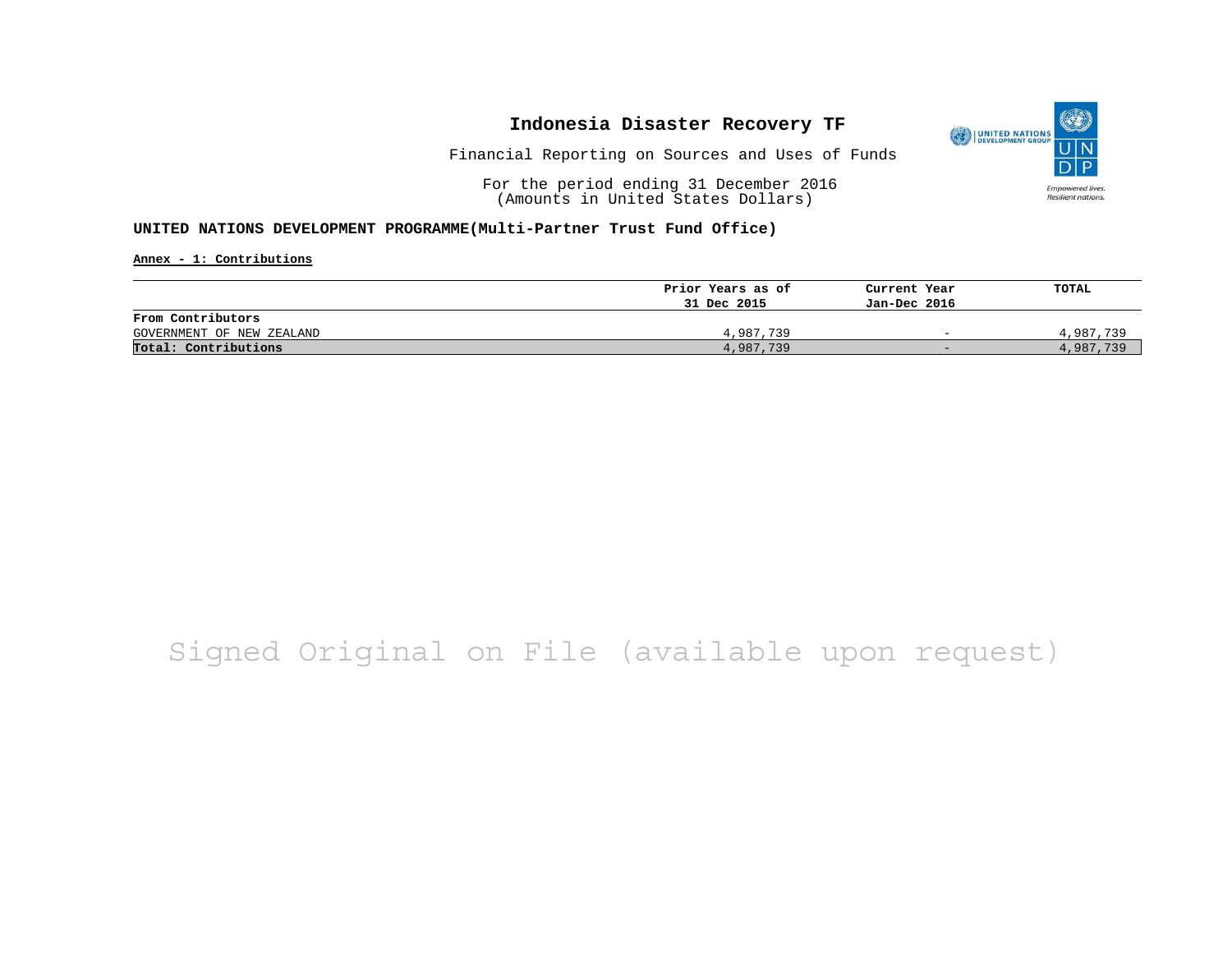

Financial Reporting on Sources and Uses of Funds

For the period ending 31 December 2016 (Amounts in United States Dollars)

### **UNITED NATIONS DEVELOPMENT PROGRAMME(Multi-Partner Trust Fund Office)**

**Annex - 2: Transfers**

|                                | Prior Years as of | Current Year             | <b>TOTAL</b> |
|--------------------------------|-------------------|--------------------------|--------------|
|                                | 31 Dec 2015       | Jan-Dec 2016             |              |
| To Participating Organizations |                   |                          |              |
| FAO                            | 1,826,172         | $\overline{\phantom{0}}$ | 1,826,172    |
| ILO                            | 869,000           | $\overline{\phantom{a}}$ | 869,000      |
| IOM                            | 329,662           | $\overline{\phantom{a}}$ | 329,662      |
| <b>UNDP</b>                    | 1,926,391         | $\qquad \qquad -$        | 1,926,391    |
|                                |                   |                          |              |
| Total Transfers                | 4,951,225         | $-$                      | 4,951,225    |

# Signed Original on File (available upon request)